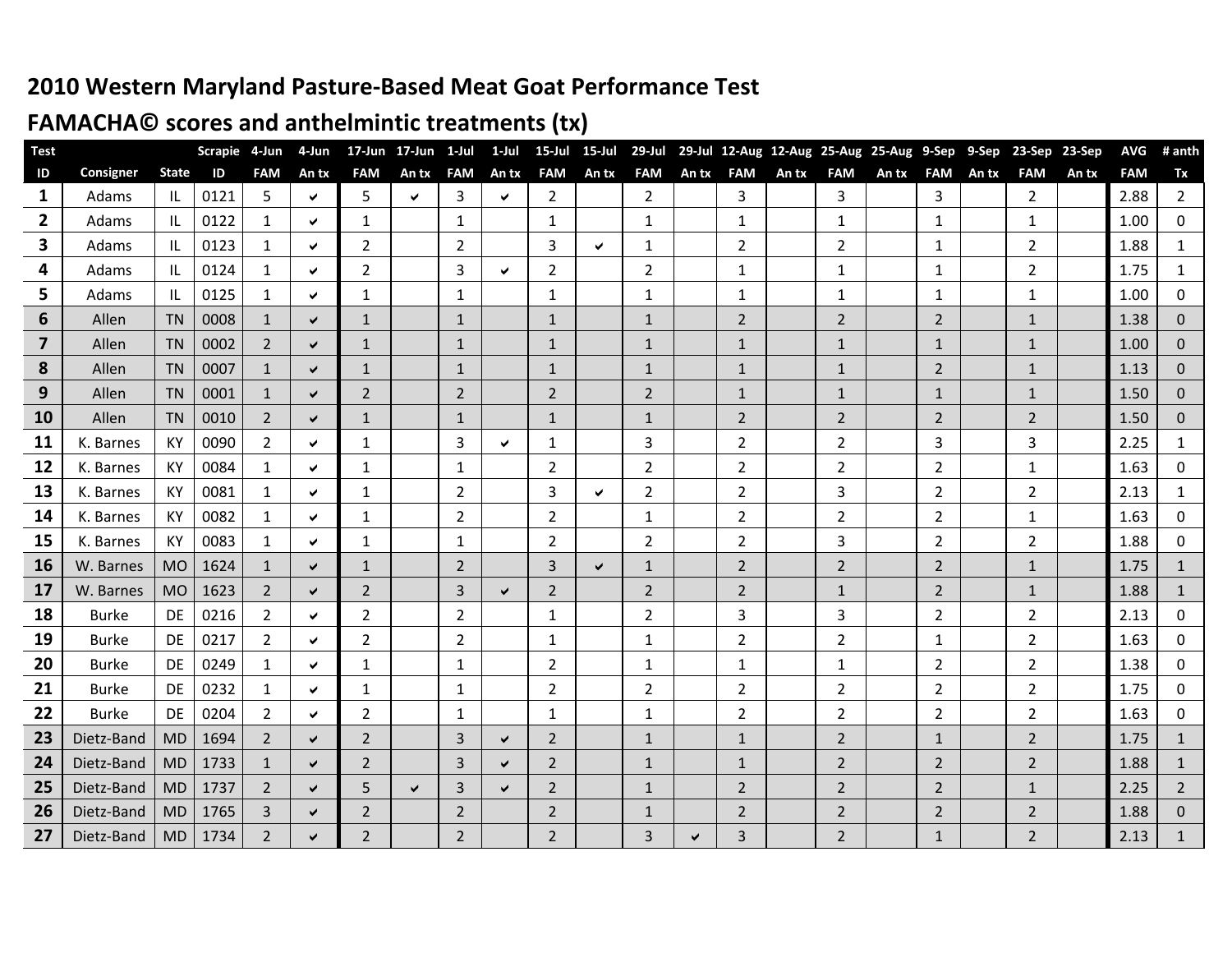### **2010 Western Maryland Pasture-Based Meat Goat Performance Test**

### **FAMACHA© scores and anthelmintic treatments (tx)**

| $\mathsf{ID}$<br>Consigner<br><b>State</b><br><b>FAM</b><br>ID<br><b>FAM</b><br><b>FAM</b><br><b>FAM</b><br><b>FAM</b><br><b>FAM</b><br><b>FAM</b><br><b>FAM</b><br><b>FAM</b><br>An tx<br>An tx<br>An tx<br>An tx<br>An tx<br>An tx<br>An tx<br><b>FAM</b><br>An tx<br>An tx<br>$\overline{2}$<br>$\overline{2}$<br>$\overline{2}$<br>28<br>KY<br>0033<br>$\overline{2}$<br>1.88<br>1<br>1<br>1<br>Dennison<br>4<br>1<br>✓<br>$\checkmark$<br>29<br>$\overline{2}$<br>Dennison<br>KY<br>0026<br>$\overline{2}$<br>2<br>2<br>$\overline{2}$<br>1.50<br>$\mathbf{1}$<br>1<br>1<br>$\mathbf{1}$<br>✔<br>30<br>$\overline{2}$<br>2<br>$\overline{2}$<br>$\overline{2}$<br>1.63<br>0028<br>$\mathbf{1}$<br>$\mathbf{1}$<br>$\overline{2}$<br>$\mathbf{1}$<br>КY<br>1<br>Dennison<br>✓<br>31<br>0024<br>$\overline{2}$<br>KY<br>$\overline{2}$<br>2<br>2<br>$\mathbf{2}$<br>$\mathbf{1}$<br>1.63<br>Dennison<br>1<br>1<br>1<br>✔<br>32<br>0025<br>$\overline{2}$<br>$\overline{2}$<br>$\overline{2}$<br>$\overline{2}$<br>Dennison<br>KY<br>$\mathbf{1}$<br>$\overline{2}$<br>$\mathbf{1}$<br>$\mathbf{1}$<br>$\mathbf{1}$<br>1.63<br>✔<br>33<br>Harden<br><b>NC</b><br>003<br>$\overline{2}$<br>$\overline{2}$<br>$\overline{2}$<br>$\overline{2}$<br>$\mathbf{1}$<br>1.50<br>$\mathbf{1}$<br>$\mathbf{1}$<br>$\mathbf{1}$<br>$\mathbf{1}$<br>✔<br>34<br>001<br>$\overline{2}$<br>$\overline{2}$<br>Harden<br><b>NC</b><br>$\overline{2}$<br>$\mathbf{1}$<br>$\mathbf{1}$<br>$\mathbf{1}$<br>$\mathbf{1}$<br>$\mathbf{1}$<br>1.38<br>$\mathbf{1}$<br>✔<br>35<br>$\overline{2}$<br>KY<br>0060<br>$\overline{2}$<br>$\overline{2}$<br>$\overline{2}$<br>3<br>1.88<br>Johnson<br>$\overline{2}$<br>2<br>$\mathbf{1}$<br>$\mathbf{1}$<br>✔<br>37<br>$\overline{2}$<br>2.50<br>0067<br>3<br>2<br>2<br>$\overline{2}$<br>3<br>$\overline{2}$<br>Johnson<br>KY<br>3<br>4<br>✓<br>✓<br>40<br>$\overline{2}$<br>$\overline{2}$<br>$\overline{2}$<br>PA<br>0199<br>$\overline{2}$<br>2<br>$\overline{2}$<br>1.63<br>Losch<br>1<br>1<br>1<br>✓<br>41<br>$\overline{2}$<br>PA<br>0210<br>$\overline{2}$<br>2<br>2<br>2<br>$\overline{2}$<br>$\overline{2}$<br>$\overline{2}$<br>1.88<br>Losch<br>1<br>✔ | Tx<br>$\mathbf{1}$ |
|-----------------------------------------------------------------------------------------------------------------------------------------------------------------------------------------------------------------------------------------------------------------------------------------------------------------------------------------------------------------------------------------------------------------------------------------------------------------------------------------------------------------------------------------------------------------------------------------------------------------------------------------------------------------------------------------------------------------------------------------------------------------------------------------------------------------------------------------------------------------------------------------------------------------------------------------------------------------------------------------------------------------------------------------------------------------------------------------------------------------------------------------------------------------------------------------------------------------------------------------------------------------------------------------------------------------------------------------------------------------------------------------------------------------------------------------------------------------------------------------------------------------------------------------------------------------------------------------------------------------------------------------------------------------------------------------------------------------------------------------------------------------------------------------------------------------------------------------------------------------------------------------------------------------------------------------------------------------------------------------------------------------------------------------------------------------------------------------------------------------------------------------------------------------------------------------|--------------------|
|                                                                                                                                                                                                                                                                                                                                                                                                                                                                                                                                                                                                                                                                                                                                                                                                                                                                                                                                                                                                                                                                                                                                                                                                                                                                                                                                                                                                                                                                                                                                                                                                                                                                                                                                                                                                                                                                                                                                                                                                                                                                                                                                                                                         |                    |
|                                                                                                                                                                                                                                                                                                                                                                                                                                                                                                                                                                                                                                                                                                                                                                                                                                                                                                                                                                                                                                                                                                                                                                                                                                                                                                                                                                                                                                                                                                                                                                                                                                                                                                                                                                                                                                                                                                                                                                                                                                                                                                                                                                                         |                    |
|                                                                                                                                                                                                                                                                                                                                                                                                                                                                                                                                                                                                                                                                                                                                                                                                                                                                                                                                                                                                                                                                                                                                                                                                                                                                                                                                                                                                                                                                                                                                                                                                                                                                                                                                                                                                                                                                                                                                                                                                                                                                                                                                                                                         | $\mathbf{0}$       |
|                                                                                                                                                                                                                                                                                                                                                                                                                                                                                                                                                                                                                                                                                                                                                                                                                                                                                                                                                                                                                                                                                                                                                                                                                                                                                                                                                                                                                                                                                                                                                                                                                                                                                                                                                                                                                                                                                                                                                                                                                                                                                                                                                                                         | 0                  |
|                                                                                                                                                                                                                                                                                                                                                                                                                                                                                                                                                                                                                                                                                                                                                                                                                                                                                                                                                                                                                                                                                                                                                                                                                                                                                                                                                                                                                                                                                                                                                                                                                                                                                                                                                                                                                                                                                                                                                                                                                                                                                                                                                                                         | 0                  |
|                                                                                                                                                                                                                                                                                                                                                                                                                                                                                                                                                                                                                                                                                                                                                                                                                                                                                                                                                                                                                                                                                                                                                                                                                                                                                                                                                                                                                                                                                                                                                                                                                                                                                                                                                                                                                                                                                                                                                                                                                                                                                                                                                                                         | 0                  |
|                                                                                                                                                                                                                                                                                                                                                                                                                                                                                                                                                                                                                                                                                                                                                                                                                                                                                                                                                                                                                                                                                                                                                                                                                                                                                                                                                                                                                                                                                                                                                                                                                                                                                                                                                                                                                                                                                                                                                                                                                                                                                                                                                                                         | $\mathbf 0$        |
|                                                                                                                                                                                                                                                                                                                                                                                                                                                                                                                                                                                                                                                                                                                                                                                                                                                                                                                                                                                                                                                                                                                                                                                                                                                                                                                                                                                                                                                                                                                                                                                                                                                                                                                                                                                                                                                                                                                                                                                                                                                                                                                                                                                         | $\mathbf{0}$       |
|                                                                                                                                                                                                                                                                                                                                                                                                                                                                                                                                                                                                                                                                                                                                                                                                                                                                                                                                                                                                                                                                                                                                                                                                                                                                                                                                                                                                                                                                                                                                                                                                                                                                                                                                                                                                                                                                                                                                                                                                                                                                                                                                                                                         | 0                  |
|                                                                                                                                                                                                                                                                                                                                                                                                                                                                                                                                                                                                                                                                                                                                                                                                                                                                                                                                                                                                                                                                                                                                                                                                                                                                                                                                                                                                                                                                                                                                                                                                                                                                                                                                                                                                                                                                                                                                                                                                                                                                                                                                                                                         | 1                  |
|                                                                                                                                                                                                                                                                                                                                                                                                                                                                                                                                                                                                                                                                                                                                                                                                                                                                                                                                                                                                                                                                                                                                                                                                                                                                                                                                                                                                                                                                                                                                                                                                                                                                                                                                                                                                                                                                                                                                                                                                                                                                                                                                                                                         | 0                  |
|                                                                                                                                                                                                                                                                                                                                                                                                                                                                                                                                                                                                                                                                                                                                                                                                                                                                                                                                                                                                                                                                                                                                                                                                                                                                                                                                                                                                                                                                                                                                                                                                                                                                                                                                                                                                                                                                                                                                                                                                                                                                                                                                                                                         | 0                  |
| 42<br>$\overline{2}$<br>PA<br>0204<br>$\mathbf{1}$<br>$\mathbf{1}$<br>1.13<br>Lowe<br>$\mathbf{1}$<br>$\mathbf{1}$<br>1<br>$\mathbf{1}$<br>$\mathbf{1}$<br>$\mathbf{1}$<br>✓                                                                                                                                                                                                                                                                                                                                                                                                                                                                                                                                                                                                                                                                                                                                                                                                                                                                                                                                                                                                                                                                                                                                                                                                                                                                                                                                                                                                                                                                                                                                                                                                                                                                                                                                                                                                                                                                                                                                                                                                            | $\mathbf{0}$       |
| 43<br>$\overline{2}$<br>$\overline{2}$<br>PA<br>0206<br>2<br>2<br>$\mathbf{1}$<br>1.38<br>$\mathbf{1}$<br>$\mathbf{1}$<br>Lowe<br>1<br>1<br>✔                                                                                                                                                                                                                                                                                                                                                                                                                                                                                                                                                                                                                                                                                                                                                                                                                                                                                                                                                                                                                                                                                                                                                                                                                                                                                                                                                                                                                                                                                                                                                                                                                                                                                                                                                                                                                                                                                                                                                                                                                                           | $\mathbf{0}$       |
| 44<br>0208<br>$\overline{2}$<br>$\overline{2}$<br>$\overline{2}$<br>$\overline{2}$<br>PA<br>$\mathbf{1}$<br>$\mathbf{1}$<br>$\mathbf{1}$<br>1.50<br>$\mathbf{1}$<br>$\mathbf{1}$<br>Lowe<br>✔                                                                                                                                                                                                                                                                                                                                                                                                                                                                                                                                                                                                                                                                                                                                                                                                                                                                                                                                                                                                                                                                                                                                                                                                                                                                                                                                                                                                                                                                                                                                                                                                                                                                                                                                                                                                                                                                                                                                                                                           | $\mathbf 0$        |
| 45<br>$2^{\circ}$<br>1.13<br>PA<br>0205<br>$\mathbf{1}$<br>$\mathbf{1}$<br>$\mathbf{1}$<br>$\mathbf{1}$<br>$\mathbf{1}$<br>$\mathbf{1}$<br>$\mathbf{1}$<br>$\mathbf{1}$<br>Lowe<br>✔                                                                                                                                                                                                                                                                                                                                                                                                                                                                                                                                                                                                                                                                                                                                                                                                                                                                                                                                                                                                                                                                                                                                                                                                                                                                                                                                                                                                                                                                                                                                                                                                                                                                                                                                                                                                                                                                                                                                                                                                    | $\pmb{0}$          |
| 46<br>0207<br>$\overline{2}$<br>1.25<br>PA<br>$\overline{2}$<br>$\mathbf{1}$<br>$\overline{2}$<br>$\mathbf{1}$<br>$\mathbf{1}$<br>Lowe<br>$\mathbf{1}$<br>$\mathbf{1}$<br>$\mathbf{1}$<br>✔                                                                                                                                                                                                                                                                                                                                                                                                                                                                                                                                                                                                                                                                                                                                                                                                                                                                                                                                                                                                                                                                                                                                                                                                                                                                                                                                                                                                                                                                                                                                                                                                                                                                                                                                                                                                                                                                                                                                                                                             | $\mathbf{0}$       |
| 47<br>10148<br>$\overline{2}$<br>2<br>$\overline{2}$<br>3<br>3<br>$\overline{2}$<br>1.88<br>Ozkum<br>$\mathbf{1}$<br>$\mathbf{1}$<br>MD<br>1<br>✔                                                                                                                                                                                                                                                                                                                                                                                                                                                                                                                                                                                                                                                                                                                                                                                                                                                                                                                                                                                                                                                                                                                                                                                                                                                                                                                                                                                                                                                                                                                                                                                                                                                                                                                                                                                                                                                                                                                                                                                                                                       | 0                  |
| 48<br>3<br>3<br>$\overline{2}$<br>2.13<br>Ozkum<br><b>MD</b><br>10149<br>2<br>2<br>2<br>$\overline{2}$<br>1<br>1<br>✓                                                                                                                                                                                                                                                                                                                                                                                                                                                                                                                                                                                                                                                                                                                                                                                                                                                                                                                                                                                                                                                                                                                                                                                                                                                                                                                                                                                                                                                                                                                                                                                                                                                                                                                                                                                                                                                                                                                                                                                                                                                                   | 0                  |
| 49<br>$\overline{2}$<br>Ozkum<br>10070<br>$\overline{2}$<br>$\overline{2}$<br>$\overline{2}$<br>$\overline{2}$<br>$\overline{2}$<br>1.63<br><b>MD</b><br>1<br>1<br>1<br>✔                                                                                                                                                                                                                                                                                                                                                                                                                                                                                                                                                                                                                                                                                                                                                                                                                                                                                                                                                                                                                                                                                                                                                                                                                                                                                                                                                                                                                                                                                                                                                                                                                                                                                                                                                                                                                                                                                                                                                                                                               | $\pmb{0}$          |
| 50<br>$\overline{2}$<br>KS<br>0397<br>2<br>2<br>2<br>$\overline{2}$<br>$\overline{2}$<br>$\overline{2}$<br>$\overline{2}$<br>2.00<br>Pinneo<br>$\mathbf{1}$<br>✔                                                                                                                                                                                                                                                                                                                                                                                                                                                                                                                                                                                                                                                                                                                                                                                                                                                                                                                                                                                                                                                                                                                                                                                                                                                                                                                                                                                                                                                                                                                                                                                                                                                                                                                                                                                                                                                                                                                                                                                                                        | $\mathbf 0$        |
| 51<br>$\overline{2}$<br>$\overline{2}$<br><b>KS</b><br>0205<br>$\mathbf{1}$<br>$\overline{2}$<br>$\overline{2}$<br>1.50<br>Pinneo<br>$\mathbf{1}$<br>$\mathbf{1}$<br>$\mathbf{1}$<br>$\mathbf{1}$<br>✓                                                                                                                                                                                                                                                                                                                                                                                                                                                                                                                                                                                                                                                                                                                                                                                                                                                                                                                                                                                                                                                                                                                                                                                                                                                                                                                                                                                                                                                                                                                                                                                                                                                                                                                                                                                                                                                                                                                                                                                  | $\mathbf{0}$       |
| 52<br>$\overline{2}$<br>$\overline{2}$<br><b>KS</b><br>0433<br>3<br>2<br>$\overline{2}$<br>$\overline{2}$<br>$\overline{2}$<br>2.13<br>Pinneo<br>$\mathbf{1}$<br>2<br>$\checkmark$<br>✔                                                                                                                                                                                                                                                                                                                                                                                                                                                                                                                                                                                                                                                                                                                                                                                                                                                                                                                                                                                                                                                                                                                                                                                                                                                                                                                                                                                                                                                                                                                                                                                                                                                                                                                                                                                                                                                                                                                                                                                                 | $\mathbf{1}$       |
| 53<br>3<br>$\overline{2}$<br>$\overline{2}$<br>2.13<br>KS<br>0281<br>$\overline{2}$<br>2<br>$\overline{2}$<br>3<br>$\overline{2}$<br>Pinneo<br>$\mathbf{1}$<br>✔<br>$\checkmark$                                                                                                                                                                                                                                                                                                                                                                                                                                                                                                                                                                                                                                                                                                                                                                                                                                                                                                                                                                                                                                                                                                                                                                                                                                                                                                                                                                                                                                                                                                                                                                                                                                                                                                                                                                                                                                                                                                                                                                                                        | $\mathbf{1}$       |
| $\overline{2}$<br>54<br>$\overline{2}$<br>$\overline{2}$<br>$\overline{2}$<br>$\overline{2}$<br>$\overline{2}$<br>$2^{\circ}$<br>$\overline{2}$<br>2.00<br>KS<br>0299<br>$\overline{2}$<br>Pinneo<br>✓                                                                                                                                                                                                                                                                                                                                                                                                                                                                                                                                                                                                                                                                                                                                                                                                                                                                                                                                                                                                                                                                                                                                                                                                                                                                                                                                                                                                                                                                                                                                                                                                                                                                                                                                                                                                                                                                                                                                                                                  | $\pmb{0}$          |
| 55<br>Renick<br><b>WV</b><br>1005<br>2<br>$\overline{2}$<br>1.25<br>2<br>1<br>1<br>1<br>1<br>1<br>$\mathbf{1}$<br>✔                                                                                                                                                                                                                                                                                                                                                                                                                                                                                                                                                                                                                                                                                                                                                                                                                                                                                                                                                                                                                                                                                                                                                                                                                                                                                                                                                                                                                                                                                                                                                                                                                                                                                                                                                                                                                                                                                                                                                                                                                                                                     | 0                  |
| 56<br>2.38<br>Renick<br>1006<br>$\overline{2}$<br>3<br>3<br>4<br>3<br>$\overline{2}$<br>W٧<br>2<br>1<br>1<br>✔<br>✔<br>✔                                                                                                                                                                                                                                                                                                                                                                                                                                                                                                                                                                                                                                                                                                                                                                                                                                                                                                                                                                                                                                                                                                                                                                                                                                                                                                                                                                                                                                                                                                                                                                                                                                                                                                                                                                                                                                                                                                                                                                                                                                                                | $\overline{2}$     |
| 57<br>Renick<br><b>WV</b><br>1007<br>2<br>$\overline{2}$<br>1.38<br>$\mathbf{1}$<br>$\mathbf{1}$<br>$\mathbf{1}$<br>$\overline{2}$<br>$\mathbf{1}$<br>1<br>$\mathbf{1}$<br>✓                                                                                                                                                                                                                                                                                                                                                                                                                                                                                                                                                                                                                                                                                                                                                                                                                                                                                                                                                                                                                                                                                                                                                                                                                                                                                                                                                                                                                                                                                                                                                                                                                                                                                                                                                                                                                                                                                                                                                                                                            |                    |